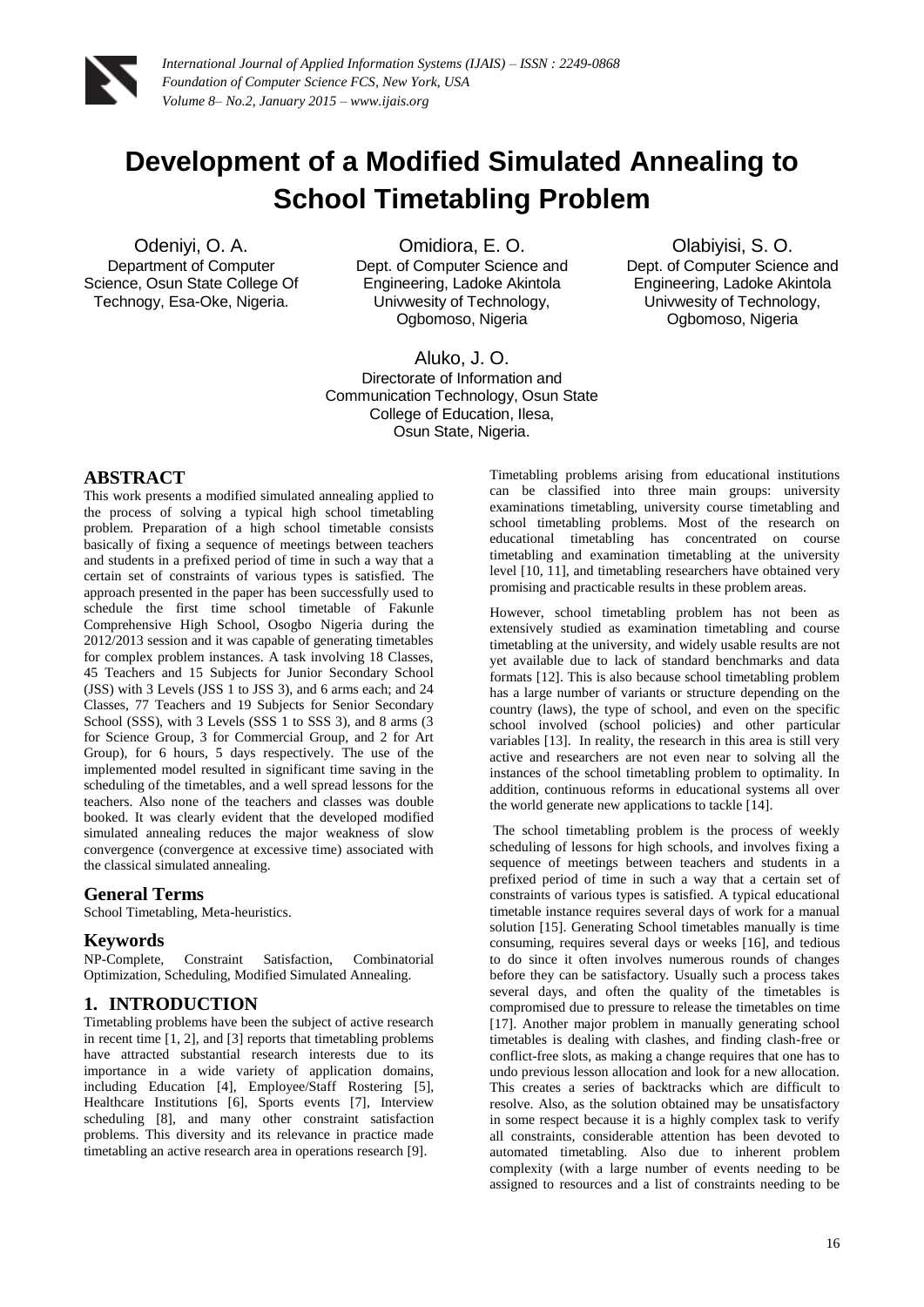

satisfied), and variability (this problem has a varying structure in different high schools even in the same countries or educational systems), the search space for this problem is very large.

For the above reasons, several techniques or approaches have been developed to automatically solve the problem [18, 19, 20]. A concise overview of some general trends and recent state in automated timetabling can be found in a variety of papers [21, 22, 23]. Some of their concepts and/or methods can be used in real-life timetabling problems.

For the school timetabling field, solutions that are based on the use of *Genetic Algorithms* [24], *Tabu Search* [25], *Constraint Programming* [26], *Simulated Annealing* [27], *Meta-heusistics* [28], are found but they meet neither the requirements nor the structure of school timetabling problem solved in this study.

This is because this problem has a large number of variants depending on the country (laws), on the type of school, and even on the specific school involved (school policies) and other particular variables [13]. The school timetabling problem we consider in this paper comes from the Nigerian high-school system, and particularly interested in all those cases where it is necessary to match fixed periods of time with lessons that are given by certain teachers. Under this context, different constraints have to be considered. Some of them referred as *hard constraints* have to be satisfied for a solution to be considered valid (for example, a teacher cannot teach two lessons at the same time). Others, referred as *soft constraints*, reflect the preferences given by the teachers or by the policies of the school (for example, teachers want to minimize the holes in their schedule, and a school policy could aim at avoiding practicing sports after lunch). Therefore, the accomplishment of hard constraints indicates the feasibility of a solution, whereas the soft constraints permit to quantify its goodness. Also, the school timetabling problem we consider (including all constraints) admits a mathematical representation [20], so that heuristic solution can be obtained by applying well-known techniques in this field. However, school timetabling problem is known to be a NP-complete problem [29]. The objective of this research is to develop a modified simulated annealing algorithm that will efficiently solve school timetabling problems optimally, and that would also enhance the effectiveness of timetable generation in Nigerian high schools.

Research into meta-heuristic methods has provided significant advances in automated timetabling technology [30]. Metaheuristic methods begin with one or more initial solutions and employ search strategies to find optimal solution, trying to avoid local optimal in the process [31]. Simulated Annealing (SA), Tabu Search (TS), Genetic Algorithm (GA), Memetic Algorithm (MA) and Ant Colony System (ACS) are among the main meta-heuristics for solving challenging problems of intelligent systems [32].

SA is a random-search probabilistic method proposed in [33] and [34] for finding the global minimum of a cost function that may possess several local minima. It works by emulating the physical process whereby a solid is heated, slowly cooled, and eventually "frozen" into a minimum energy crystalline structure, this happens at a minimum energy configuration.

SA is based on the annealing process for metals, and its major advantage over other meta-heuristics is its ability to avoid getting trapped at a local minimum by employing a random search which not only accepts changes (neighbourhood) that increase the objective function value but also some changes that decrease the objective function (assuming a minimization problem), using a probabilistic acceptance criterion [33].

SA is an efficient, robust and a good tool for complex nonlinear optimization problems [35], and is amongst the leading meta-heuristic for solving timetabling problems because of its ability to avoid getting trapped at a local minimum. SA has been widely and successfully used for tackling a variety of different combinatorial optimization problems since been originally developed by [33]. Depending on the problem to which it is applied, SA appears competitive with many of the best heuristics as shown by [36, 37, 38, 39, 40].

However, the major drawback of SA is its very slow convergence (converges at excessive time) as SA is inherently sequential and hence very slow for problems with large search spaces [41]. Several attempts have been made to speed up this process, for example [42] indicated that by carefully controlling the rate of cooling the temperature, SA can find the global optimum exponentially faster since SA algorithm performance depends more on the choice of cooling schedule (cooling rate), and that since slow cooling schedules are generally more effective, the computational cost is generally improved with slower cooling rates.

Hence, SA can be modified by including a mechanism for carefully controlling the rate of cooling the temperature. The inclusion of a mechanism for carefully controlling the rate of cooling the temperature into SA results into the model called Modified Simulated Annealing (MSA) developed in this work that converged at lesser time, thereby reducing the time wasted during manual timetable preparation, resolving the conflict associated with teachers and classes' clashes, and as well reducing human intervention to solving combinatorial problems to avoid undue favouritism and partiality.

The remainder of this paper is organized as follows: The next section presents the review of SA meta-heuristic technique. Section 3 describes the methodology adopted and especially the technique developed. Section 4 shows the simulation results and the performance obtained. Finally Section 5 concludes the paper.

# **2. SA META-HEURISTIC**

Simulated Annealing (SA) is a particular instance of metaheuristic algorithms or methods. Meta-heuristic methods (Local search or Population-based search) are sort of heuristic algorithms that are not designed to solve a particular problem, but are rather designed with the aim of being flexible enough to handle as many different problems as possible. In local search an intensive exploration of the solution space is performed by moving at each step from the current solution to another promising solution in neighbourhood while population-based search consists of maintaining a pool of good solution in order to produce hopefully better solutions [43].

Meta-heuristic algorithms constitute a class of computational paradigms useful for function optimization, often inspired by the study of natural processes [44]. They begin with one or more initial solutions, and usually update possible solutions,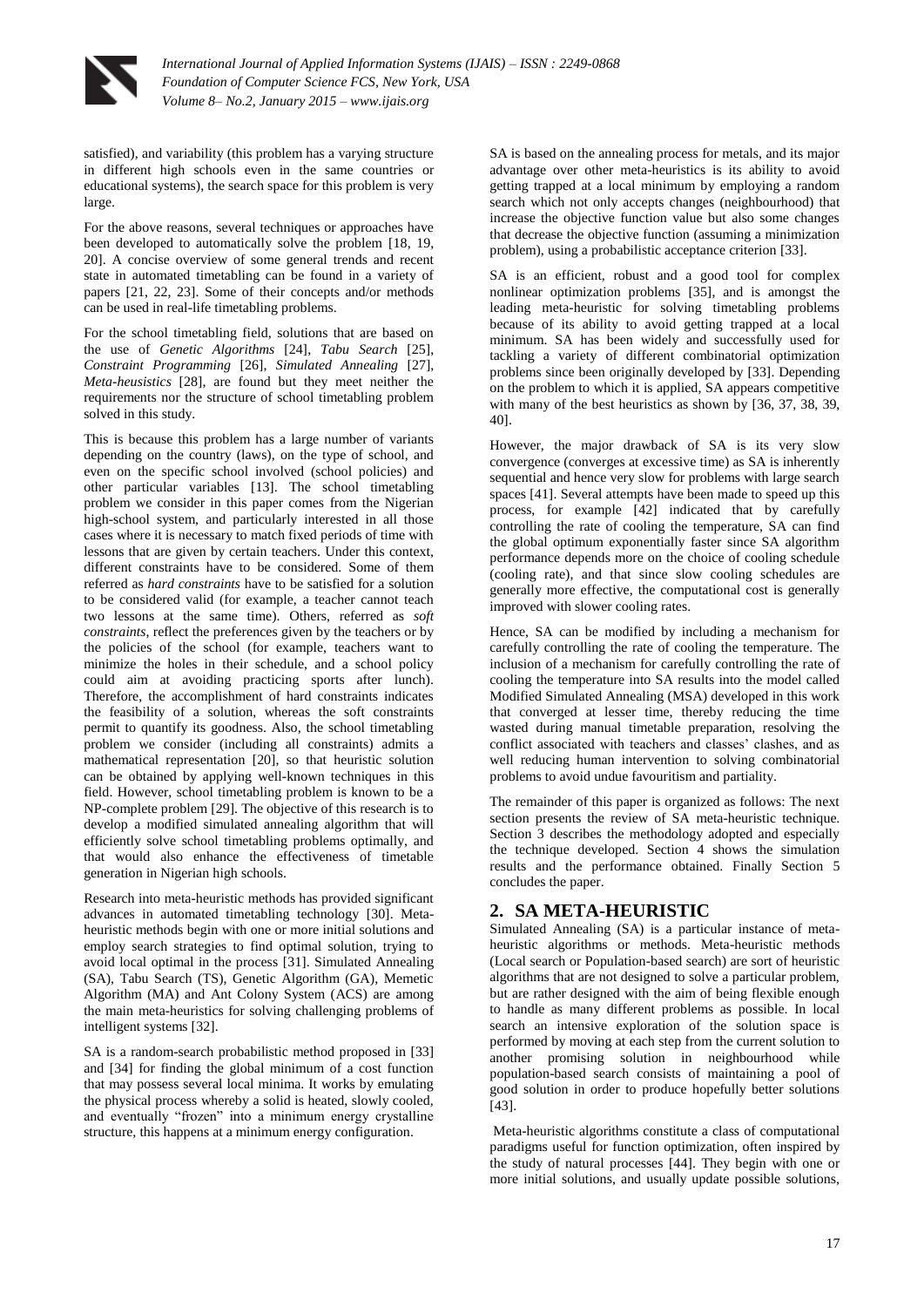

one or a whole set at a time, and employ search strategies to find optimal solution, trying to avoid local optimal in the process [31, 45]; in this sense the naming *evolutionary algorithm* is common in the literature [44]. Particular efficient instantiation of evolutionary algorithms are represented by *Simulated Annealing* [33], in which the natural analogy is the annealing process for metals; by *Generic Algorithms* [46], in which the natural analogy is population genetics, and by *Tabu Search* [47, 48].

Simulated Annealing is an effective single-solution, randomized, probabilistic, and local search heuristic, for both discrete and continuous problem, that is, problems whose cost functions are defined on finite set [49], and are also defined on continuous sets [50].

Local search techniques are a family of general-purpose techniques for the solution of optimization problems (Aarts *et al*., 1997). Consider an optimisation problem, and let *S* be a possible search space for it. A function *N*, which depends on the structure of the specific problem, assigns to each feasible solution  $s \in S$ , its neighbourhood  $N(s) \subseteq S$ . Each solution  $s^1 \in$ *N*(*s*) is called a neighbour of *s*. A local search technique, starting from an initial solution  $s_0$  (which can be obtained with some other technique or generated at random), enters in a loop that navigates part of the search space, stepping iteratively from one solution to one of its neighbours. The connectivity of the search space, with respect to the neighbour relation, is a necessary condition for the technique to work effectively [19]. The modification that transforms a solution into one of its neighbours is called a move. The selection of the move to be performed at each step of the search is based on the *cost function f*, which assesses the quality of the solution. The cost function generally is composed of the so-called *distance to feasibility*, which accounts for the number of constraints that are violated, and the objective function of the problem.

In other words, local search heuristics can be used to search for good solutions as opposed to using a mathematical program to find an optimal solution, which may take too long to find. Local search techniques move from one solution to another by making a "move" to a neighbour of the current solution. Neighbours, as well as moves, may be different for different problem models. Solutions are compared based on an objective function that needs to be minimized or maximized.

Simulated Annealing, originally developed by [33], is a type of local-search heuristic algorithm that avoids getting trapped at a local minimum by employing a random search which not only accepts changes (neighbourhood) that increase the objective function value, but also some changes that decrease the objective function (assuming a minimization problem), using a probabilistic acceptance criterion [32]. It is a probabilistic method for finding the global minimum of a cost function that may possess several local minima.

SA accepts always the randomly generated neighbour if it is better than or equal the current solution, and accepts it if is in an up-going move with a certain probability. Such probability depends on the increase of the objective function and on a factor called temperature reduction parameter (cooling rate), which decrease the number of iteration performed [51, 52].

Simulated Annealing is a random-search technique which exploits an analogy between the way in which a metal cools and freezes into a minimum energy crystalline structure (the annealing process) and the search for a minimum in a more general system; it forms the basis of an optimization technique for combinatorial and other problems [39, 53, 54]. It works by emulating the physical process whereby a solid is heated, slowly cooled, so that when eventually its structure is "frozen", it "frozen" into a minimum energy crystalline structure. This happens at a minimum energy configuration [49]. In addition, the search for a minimum in a more general system forms the basis of an optimization technique for solving combinatorial based problems.

The process starts by creating a random initial solution. The main procedure consists of a loop that generates at random at each iteration a neighbour of the current solution. The definition of neighbour depends on the specific structure of the problem. Let's call ∆ the difference in the objective function between the new solution and the current one and suppose to deal with a minimization problem. If  $\Delta \leq 0$  the new solution is accepted and becomes the current one. If  $\Delta > 0$  the new solution is accepted with probability  $e^{A/T}$ , where T is a parameter, called the temperature. The temperature T is initially set to an appropriately high value  $T_0$ . After a fixed number of iterations, the temperature is decreased by the cooling rate  $\alpha$ , such that  $T_n = \alpha \times T_{n-1}$ , where  $0 \le \alpha \le 1$ . The procedure stops when the temperature reaches a value very closed to 0 and no solution that increases the objective function is accepted anymore, i.e. the system is frozen. The solution obtained when the system is frozen is obviously a local minimum. The control knobs of the procedure are the cooling rate a, the number of iterations at each temperature, and the starting temperature  $T_0$ .

Simulated annealing has been considered a good tool for complex nonlinear optimization problems [35, 55]. The technique has been widely applied to a variety of problems. One of the major drawbacks of the technique is its very slow convergence (converges at excessive time). Simulated Annealing is inherently sequential and hence very slow for problems with large search spaces [41]. Several attempts have been made to speed up this process, such as development of parallel simulated annealing techniques [56] and special purpose computer architectures [57].

[42] indicated that the performance of SA algorithm depends on the cooling rate ∆T/L than on the individual values of ∆T and L, and that slow cooling schedules are generally more effective, and that the computational cost is in general improves with slower cooling rates. [42] proved further that by carefully controlling the rate of cooling the temperature, SA can find the global optimum exponential faster since slow cooling schedules are generally more effective.

[58] indicated that the physical analogy on which the SA is based suggests that, to achieve good quality results, the system should be kept close to thermal equilibrium as the temperature is lowered.

[53] reported that to use simulated annealing effectively, it is crucial to use a good cooling schedule and a good method for choosing new trial schedules, in order to efficiently sample the search space. To obtain good results, the various tunable parameters to be used (such as the cooling rate, the update moves, and so on) need to be carefully chosen. Also, [59, 60] reported that the choice of the cooling schedule influences the quality of solution obtained.

.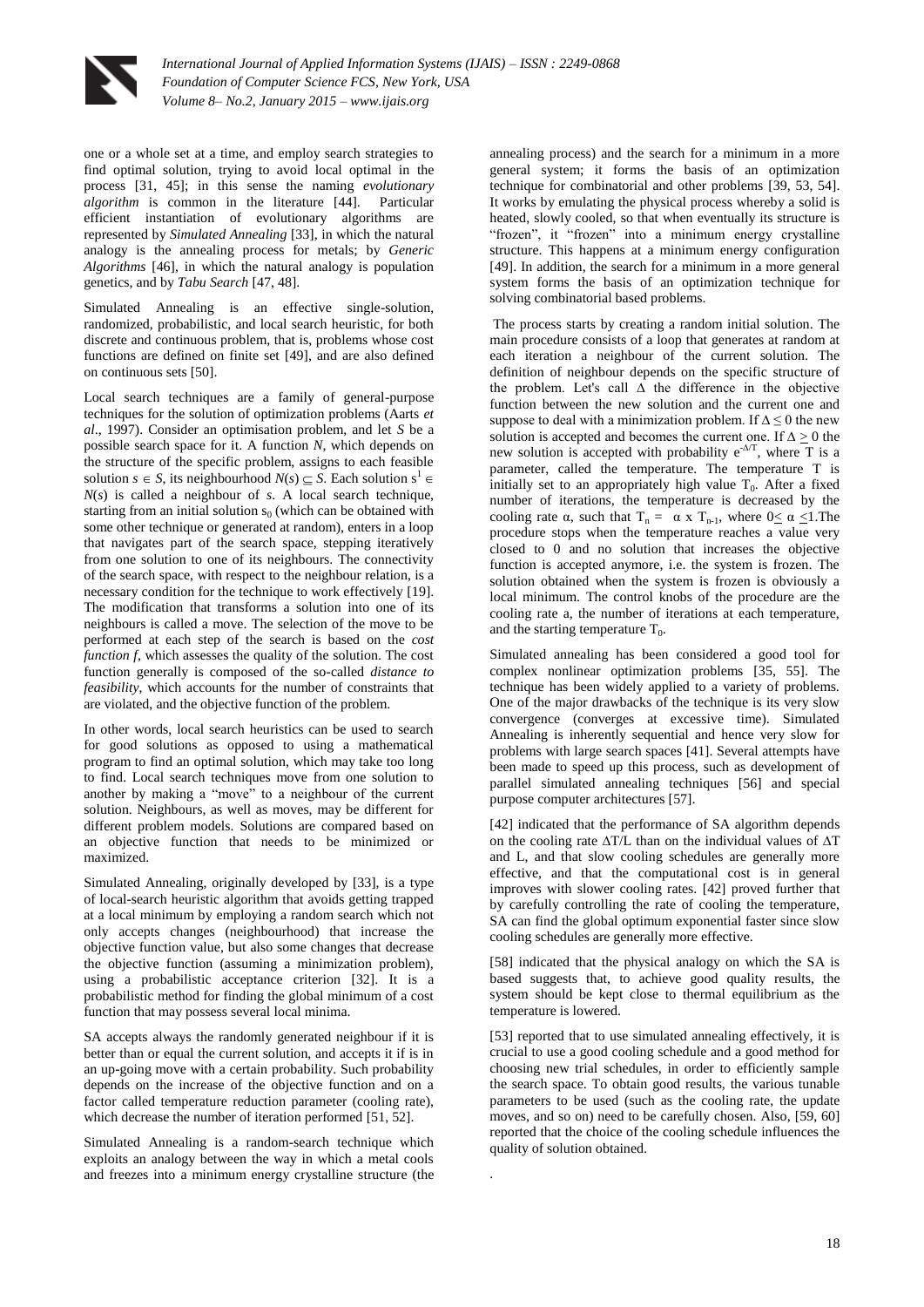

# **3. METHODOLOGY**

Solution representation technique appropriate to the problem is defined by mathematical formulation that describes the feasible regions through a solution space, along an objective (cost) function which permits to lead a search process towards an optimal solution. In the developed Modified Simulated Annealing (MSA) algorithm, the temperature reduction parameter for the exponential cooling schedule was modified to become parabolic by adding a non-linear factor which takes care of some of the intrinsic characteristics (good initial schedule, carefully selected update moves, and acceptance distribution) that account for the slow convergence of the SA algorithm. The MSA algorithm was implemented and simulated using MATLAB 7.9 version. Thereafter, the performance of the developed MSA algorithm was compared with the SA algorithm in terms of temperature reduction parameter, simulation time, computational cost, and constraints violation using data collected from Fakunle Comprehensive High School (FCHS) Osogbo, Nigeria.

# **3.1 Problem Representation**

School timetabling is a specific case of the more general educational timetabling problem. In the case of school timetabling, a set of *m* classes  $c_1$ , ...,  $c_m$ , *n* teachers  $t_1$ , ...,  $t_n$ , (*q* subjects  $s_1, \ldots, s_q$ ) are to be scheduled within a certain number of *p* periods 1, . . . , *p,* such that no *class, teacher, or subject* is scheduled more than once per period, and subject to a variety of hard and soft constraints (see Table 1 below) [16, 61, 62].

**Table 1: Summary of Constraints Considered**

| Label           | <b>Definition</b>                            |
|-----------------|----------------------------------------------|
| HC1             | <b>Requirement Constraint</b>                |
| HC <sub>2</sub> | <b>Class Clashes Constraint</b>              |
| HC <sub>3</sub> | <b>Teacher Clashes Constraint</b>            |
| HC <sub>4</sub> | <b>Teachers Unavailability Constraint</b>    |
| HC <sub>5</sub> | <b>Classes Unavailability Constraint</b>     |
| HC <sub>6</sub> | Class-One Lesson Constraint                  |
| HC7             | Pairs of Lessons Constraint                  |
| SC1             | <b>Under-use Teaching Period Constraint</b>  |
| SC2             | Over-use Teaching Period Constraint          |
| SC3             | <b>Undesired Teaching Period Constraint</b>  |
| SC <sub>4</sub> | <b>Idle Period Constraint</b>                |
| SC <sub>5</sub> | Class Split Constraint                       |
| SC6             | Maximum Number of Lessons Per Day Constraint |
| SC7             | Length of the Class Work Constraint          |

 $HC = Hard Constant$   $SC = Soft Constant$ 

# **3.2 Classical SA Pseudocode**

**Step 1**: Generate initial solution randomly (double move)

**Step 2**: Initialize Search variables

**Step 3**: Estimate initial temperature

**Step 4**: *Repeat***'***cycle'*

**Step 5**: *Set Sao* = double random move

**Step 6**: Initialize  $t = 0$ 

**Step7:** Generate "Current Timetable solution": weights of hard and soft constraints are taken into consideration

#### **Step 8***: Repeat***'***t'*

(i) Linear temperature reduction factor is set as

 $a = (1/\log(1+t))$ 

(ii) *Set*Final Temperature: (i.e.  $T_{t+1} = \alpha T_t$ )

(iii) *SetSa1*=new random move

(iv) Calculate the cost function by Setting *ΔSa =* 

 *Sa1 - Sao*

(v) If ( $\triangle Sa \leq 0$  or *random* $\leq e^{Tt}$ ) Then

"*accept Best timetable solution*"

 *Else*

 *GoTo* **Step 6**

 *End*

*Until* (*t <= tmax*)

 **Step 9**: *Set* Current Timetable = Best Timetable solution

 *Until* (*nocylcle <= cycle*)

**Step 10**: Stop

# **3.3 Modified SA Pseudocode**

**Step 1**: Generate initial solution randomly (double move)

- **Step 2**: Initialize Search variables
- **Step 3**: Estimate initial temperature
- **Step 4**: *Repeat***'***cycle'*

**Step 5**: *Set Modified Sao* = double random move

**Step 6**: Initialize  $t = 0$ 

**Step 7**: Generate "Current Time table solution"; weights of hard and soft constraints are taken into consideration

#### **Step 8***: Repeat***'***t'*

(i) Parabolic temperature reduction factor is set as

 $\alpha = (1/\log(1+t+t^2))$ 

- (ii) *Set* Final Temperature: (i.e.  $T_{t+1} = \alpha T_t$ )
- (iii) *Set Modified Sa1* = new random move
- (iv) Calculate the cost function by Setting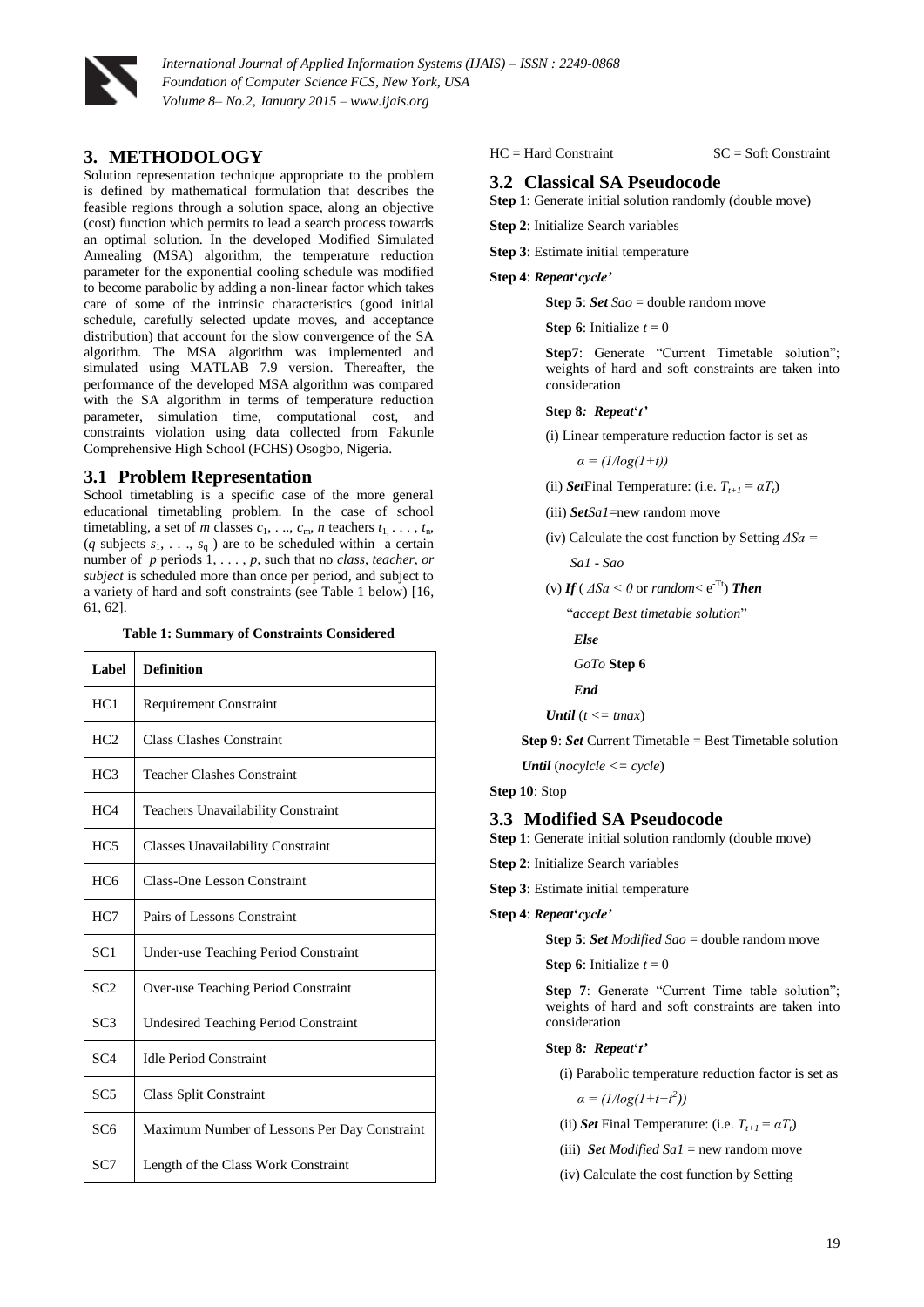

 *Modified ΔSa = Sa1 - Sao*

(v) *If* (*Modified*  $\Delta Sa < 0$  *or random* $\lt e^{Tt}$ ) *Then* 

"*accept Best timetable solution*"

 *Else*

 *GoTo* **Step 6**

 *End*

*Until* (*t <= tmax*)

 **Step9**:*Set* Current Timetable = Best Timetable

solution

*Until* (*nocylcle <= cycle*)

#### **Step 10**: Stop

Steps 8 (i & ii) of the two algorithms (classical simulated annealing and modified simulated annealing) shows the difference in the cooling schedule. For the classical simulated annealing the reduction parameter  $\alpha$  for the exponential cooling schedule was determined using the formula proposed by [33] and, defined as  $\alpha = (1/log(1+t))$ . However, for the modified simulated annealing, the reduction parameter  $\alpha$  for the exponential cooling schedule was modified to become parabolic by adding a non-linear factor to take care of some of the intrinsic characteristics that could not taken care of in the classical simulated annealing which accounts for the slow convergence of the classical simulated annealing, defined as *α*   $= (1/\log(1+t+t^2)).$ 

#### **3.4 Data Used for the Work**

The following are the set of data used to automatically generate the school timetables:

List of subjects and their grouping

List of subjects' period per week

List of students classes', levels, arms and grouping (science, commercial and art)

List of teachers and their grouping (science, commercial and art), with their assigned teaching subjects

Maximum lesson period per day for each class

Maximum lesson period per week for each teacher

Duration of each lesson

(See Table 2, Table 3 and Table 4 for the summary of data used)

|                | (JSS) | (SSS) |
|----------------|-------|-------|
| No of Classes  | 18    | 24    |
| No of Teachers | 45    | 77    |
| No of Subjects | 15    | 19    |

**Table 2: Summary of Data Used**

**JSS- Junior Secondary School**

**SSS- Senior Secondary School**

**Table 3: List of Class's Level and Class's Arms (JSS)**

| Level            | Arm        |
|------------------|------------|
| JSS <sub>1</sub> | $6(a-f)$   |
| JSS <sub>2</sub> | $6(a - f)$ |
| JSS <sub>3</sub> | $6(a - f)$ |

| Level            | Arm      | Groups               |
|------------------|----------|----------------------|
| JSS 1            | $8(a-h)$ | Science $(a - c)$    |
| ISS <sub>2</sub> | $8(a-h)$ | Commercial $(d - f)$ |
| JSS 3            | $8(a-h)$ | Art $(g - h)$        |

#### **3.5 Performance Evaluation Metrics**

In order to evaluate the coded algorithms, temperature reduction parameter, simulation time, computational cost, and constraints violation were used as performance evaluation metrics. The temperature reduction parameter is the metric which determines how the control parameter, designated by temperature *T*, is lowered during the annealing. The simulation time is the parameter which measures the time utilized by an algorithm to run until the result is produced. It is otherwise known as execution time. The constraints violation is the metric which determines the feasibility or validity, and the goodness of the solution produced by an algorithm.

As advocated by [63], simulation or execution time should be considered first when dealing with the performance evaluation of optimization algorithms for combinatorial problems. It should be a key element of any such evaluation. [64] indicated that one of the most important factors considered before choosing the winner during the second international timetabling competition (ITC-2007) was the computation time

#### **4. RESULT AND DISCUSSIONS**

After the implementation of the two algorithms (classical SA and the modified MSA), Table 5 shows the evaluation parameters or metrics and the values obtained or measured. These values were used to evaluate the two algorithms. Table 5 shows that the two algorithms produced feasible solutions, because none violated the constraints considered in this work. Table 1 contains the summary of the hard and soft constraints considered.

| <b>Table 5: Summary of Data Used Obtained</b> |  |  |  |
|-----------------------------------------------|--|--|--|
|-----------------------------------------------|--|--|--|

|                                           | <b>JSS</b> |            | <b>SSS</b> |            |
|-------------------------------------------|------------|------------|------------|------------|
|                                           | <b>SA</b>  | <b>MSA</b> | <b>SA</b>  | <b>MSA</b> |
| <b>Parameters</b>                         |            |            |            |            |
| <b>Temperature Reduction</b><br>Parameter | O.95       | O.67       | 0.95       | 0.67       |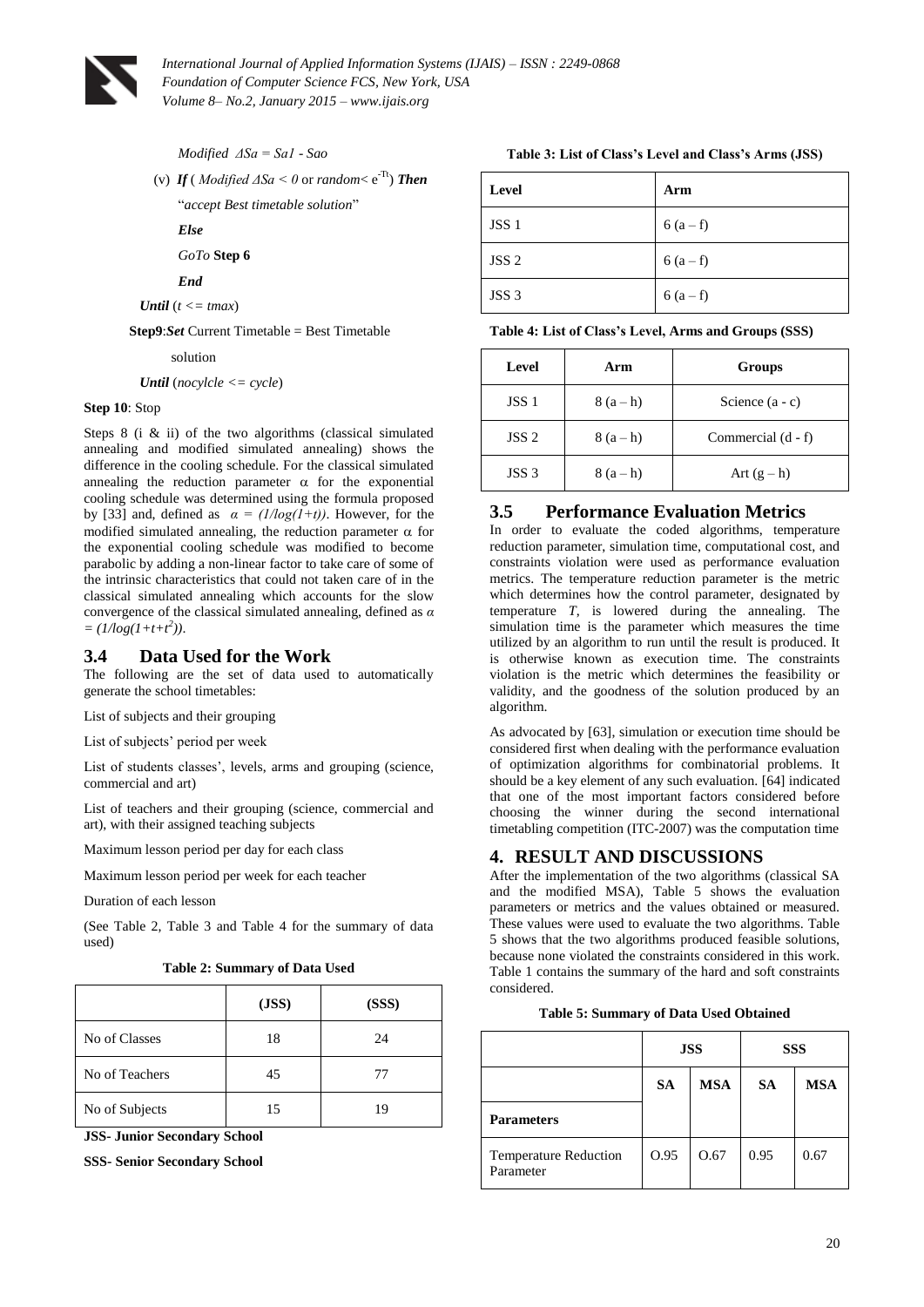

| Simulation Time<br>(Seconds)                 | 62.85 | 15.70 | 85.63 | 37.91 |
|----------------------------------------------|-------|-------|-------|-------|
| Computational Cost                           | 43.76 | 11.59 | 63.87 | 22.79 |
| Number of Hard<br><b>Constraint Violated</b> |       | 0     |       |       |
| Number of Soft<br>Constraint Violated        |       |       |       |       |

# **4.1 Temperature Reduction Parameter**

The rate at which the control parameter designated by temperature *T,* is lowered during the annealing is known as the temperature reduction parameter. The temperature reduction parameter value for the exponential cooling schedule used in classical SA is 0.95, while the temperature reduction parameter value for the parabolic exponential cooling schedule used in the developed MSA is 0.67. This caused the developed MSA algorithm to utilize less simulation time (and converges faster), and less computation cost than the classical SA algorithm.

This indicates that the performance of SA algorithm is in general depends on the cooling rate, and also that by carefully controlling the rate of cooling the temperature, SA can find the global optimum exponential faster since slow cooling schedules are generally more effective.

# **4.2 Simulation Time**

The time utilized by an algorithm to run until the result is produced is usually called execution time or simulation time. Table 5 shows the measured or obtained values of the simulation time of the two algorithms (classical SA and the developed MSA) for Junior Secondary School (JSS) and Senior Secondary School (SSS) respectively. The simulation time of the classical Simulated Annealing (SA) and the developed Modified Simulated Annealing (MSA) are 62.85 seconds and 15.70 seconds respectively to return a feasible school timetable for JSS, and 85.63 seconds and 37.91 seconds respectively to return a feasible school timetable for SSS. This is clear evidence that the developed Modified Simulated Annealing (MSA) algorithm utilized less time and converges faster than the developed classical Simulated Annealing algorithm.

This indicates that by carefully controlling the rate of cooling the temperature, simulated annealing can find the global optimum exponential faster since slow cooling schedules are generally more effective. This further indicates that it takes more time to compute the timetables for SSS classes than JSS classes because of the different subject groups (arms) that exists such as science group, commercial group and art group in the SSS.

# **4.3 Computational Cost**

Table 5 shows the measured values of the computational cost of the two algorithms (classical SA and the developed MSA) for Junior Secondary School (JSS) and Senior Secondary School (SSS) respectively. The computational cost of classical SA and the developed MSA are 43.76 and 11.59 respectively to return a feasible school timetable for JSS; and 63.87 and 22.79 respectively to return a feasible school timetable for SSS. This is clear evidence that the developed MSA algorithm

used less computation cost and converges faster than the classical SA. This is as a result of the lower reduction parameter value (slower cooling rate) used.

This indicates that computational cost is in general improves with slower cooling rates. This further indicates that it takes higher computational cost to compute the timetable for SSS classes than JSS classes because of the different subject groups that exists such as science group, commercial group and art group in the SSS.

# **4.4 Constraints Violation**

The two algorithms (classical SA and the developed MSA) did not violate any of the constraints (hard and soft) considered in this work. This is clearly evident in the summary of data (result) obtained and presented in Table 5.

This indicates that the two algorithms (classical SA and the developed MSA) produced feasible solutions.

# **4.5 Summary of Result and Discussion**

The analysis of the implemented results shows that:

- i. The two considered algorithms (SA and the developed MSA) generated feasible solutions to the problem instances, as all the pre-specified hard and soft constraints were not violated.
- ii. The results generated generally indicate optimal solutions with high optimality by the developed MSA algorithm.
- iii. The developed MSA algorithm utilized less simulation time (converges faster) than the classical SA algorithm.
- iv. The developed MSA algorithm utilized less computational cost, and lower temperature reduction parameter value (slower cooling rate) than the classical SA algorithm.
- v. The developed MSA algorithm produced feasible high school timetables at the most reasonable time of 15.70 seconds for JSS and 37.91 seconds for SSS.
- vi. The developed MSA algorithm produced feasible high school timetables at the most reasonable computational cost of 11.59 for JSS and 22.79 for SSS.

Furthermore, the analysis of the implemented results confirms that:

- i. Simulated Annealing is a good tool for solving complex nonlinear optimization problems
- ii. To obtain good results the various tunable parameters to be used such as (the cooling rate, the update moves) need to be carefully chosen.
- iii. The choice of the cooling schedule or cooling rate (temperature reduction parameter) influences the quality of solution obtained.
- iv. The performance of Simulated Annealing algorithm depends on the cooling rate, as slow cooling schedules are generally more effective, and that the computational cost is in general improves with slower cooling rates.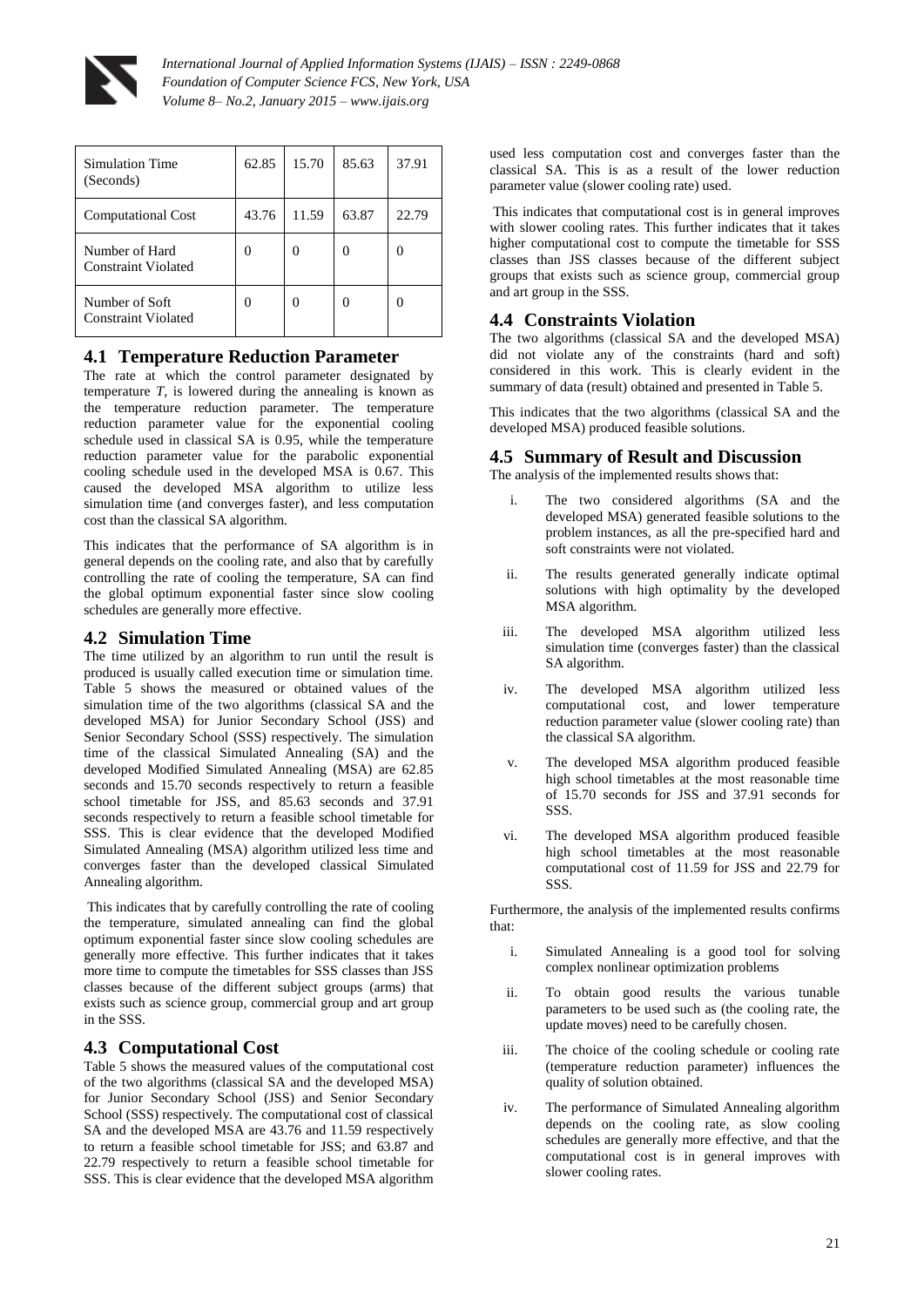

v. By carefully controlling the rate of cooling the temperature, Simulated Annealing can find the global optimum exponential faster since slow cooling schedules are generally more effective.

# **5. CONCLUSIONS**

The school timetabling problem is very challenging for public schools in Nigeria. Several days of work are normally employed to manually solve these problems. In this work, a Modified Simulated Annealing (MSA) was developed as an approach for solving timetabling problems compared to classical Simulated Annealing (SA) approach. The developed algorithm (MSA) presents some modifications to the standard dynamics of temperature decrease function of the classical Simulated Annealing by the use of parabolic exponential temperature decrease function instead of linear exponential temperature decrease function which allows better solutions to be obtained. This modification enables the Modified Simulated Annealing Algorithm to work in short bursts of gradient descent, followed by random but controlled perturbations to escape local minima.

This developed model was used for generating all school timetables of the Fakunle Comprehensive High Schoool (FCHS) Osogbo, Nigeria, and similar solution quality is obtained for classical SA, The analysis of the results showed that both the classical SA and developed MSA yielded better solutions when compares to manual allocation procedures but the improvement in the cooling schedule computation of the developed MSA makes it the preferred approach because it get out of local minima and converges in less time and utilizes less computational cost.

The results of this work confirmed previous research reports that the performance of Simulated Annealing algorithm depends on the cooling rate, and that by carefully controlling the rate of cooling the temperature, Simulated Annealing can find the global optimum exponential faster as slow cooling schedules (cooling schedule with lower temperature parameter) are generally more effective, and that the computational cost is in general improves with slower cooling rates since the higher the value of temperature reduction parameter, the longer it will take to decrement the temperature to the stopping criterion.

The developed MSA model thus make provisions for a robust school timetabling system that will ease administrators of the stress usually associated with manual timetabling and the time spent in its preparation would be drastically minimized. This work will also assist future researchers especially in scheduling or optimization techniques to be able to take more informed decisions when faced with the problem of selecting algorithm(s) that can solve this class of problem and related ones.

This work therefore recommends the use of the developed MSA in solving school timetabling problems, because it reduces the weaknesses of slow convergence (convergence at excessive time), and of high computational cost associated with classical SA.

# **6. FUTURE WORK**

The outcomes of this work have indicated several future research directions as stated below:

- i. Application of other meta-heuristic methods, such as Ant Colony Optimization and Case-Based Reasoning to solve school timetabling problem.
- ii. Since each country or high school has different characteristics and requirements, the mathematical programming model can be extended or modified in order to adapt to these characteristics and requirements*.*
- iii. Further improvements to the solution quality of school timetabling problem of this research could be found by hybridizing two-stage method. The stage of the hybrid approach may be integrated more fully, to yield a more powerful and robust algorithm.

#### **7. REFERENCES**

- [1] Burke, E. K. and De Causmaecker, P. 2003. The Practice and Theory of Automated Timetabling: Selected Papers from the 4th International Conference. Lecture Note in Computer Science, Berlin: Springer-Verlag, Vol. 2740.
- [2] Burke, E. K. and Trick, M. 2005. The Practice and Theory of Automated Timetabling V: Revised Papers from the 5th International Conference, Pittsburgh 2004. Lecture Note in Computer Science, Berlin: Springer-Verlag, vol. 3616.
- [3] Gunawan, A. and Ng, K. M. 2011. Solving the Teacher Assignment Problem by Two Metaheuristics. International Journal of Information and Management Sciences, Vol. 22, pp. 73-86.
- [4] Kwan, R. S. K. 2004. Bus and train driver scheduling. In: J. Leung (Ed.), Handbook of Scheduling: Algorithms, Models and Performance. CRC Press, Boca Raton, Chapter 51.
- [5] Burke, E. K., De Causmaecker, P. and Berghe, V. G. 2004. Novel metaheuristic approaches to nurse rostering problems in Belgian hospitals. In: J. Leung (Ed.), Handbook of Scheduling: Algorithms, Models, and Performance Analysis. Chapman Hall/CRC Press, Vol.44, pp. 1-18.
- [6] Gunawan, A. and Lau, H. C. 2009. Master physician scheduling problem. In Proceedings of the 4th Multidisciplinary International Scheduling Conference, 10-12 August, Dublin, Ireland.
- Schonberger, J., Mattfeld, D. C. and Kopfer, H. 2004. Memetic algorithm timetabling for noncommercial sport leagues. European Journal of Operational Research, Vol. 153, No. 1, pp. 102-116.
- [8] Tsuchiya, K. and Takefuji, Y. 1997. A neural network parallel algorithm for meeting scheduling problems. Applied Intelligence, Vol. 7, No. 3, pp. 205-213.
- [9] Burke, E. K. and Rudova, H. 2007. The Practice and Theory of Automated Timetabling: Selected Papers from the Sixth International Conference. Lecture Note in Computer Science, Berlin: Springer-Verlag.
- [10] Burke, E. K., MacCarthy, B. L., Petrovic, S. and Qu, R. 2006. Multiple retrieval case-based reasoning for course timetabling problems. Journal of Operations Research Society (JORS), Vol. 57, No. 2, pp. 148-162.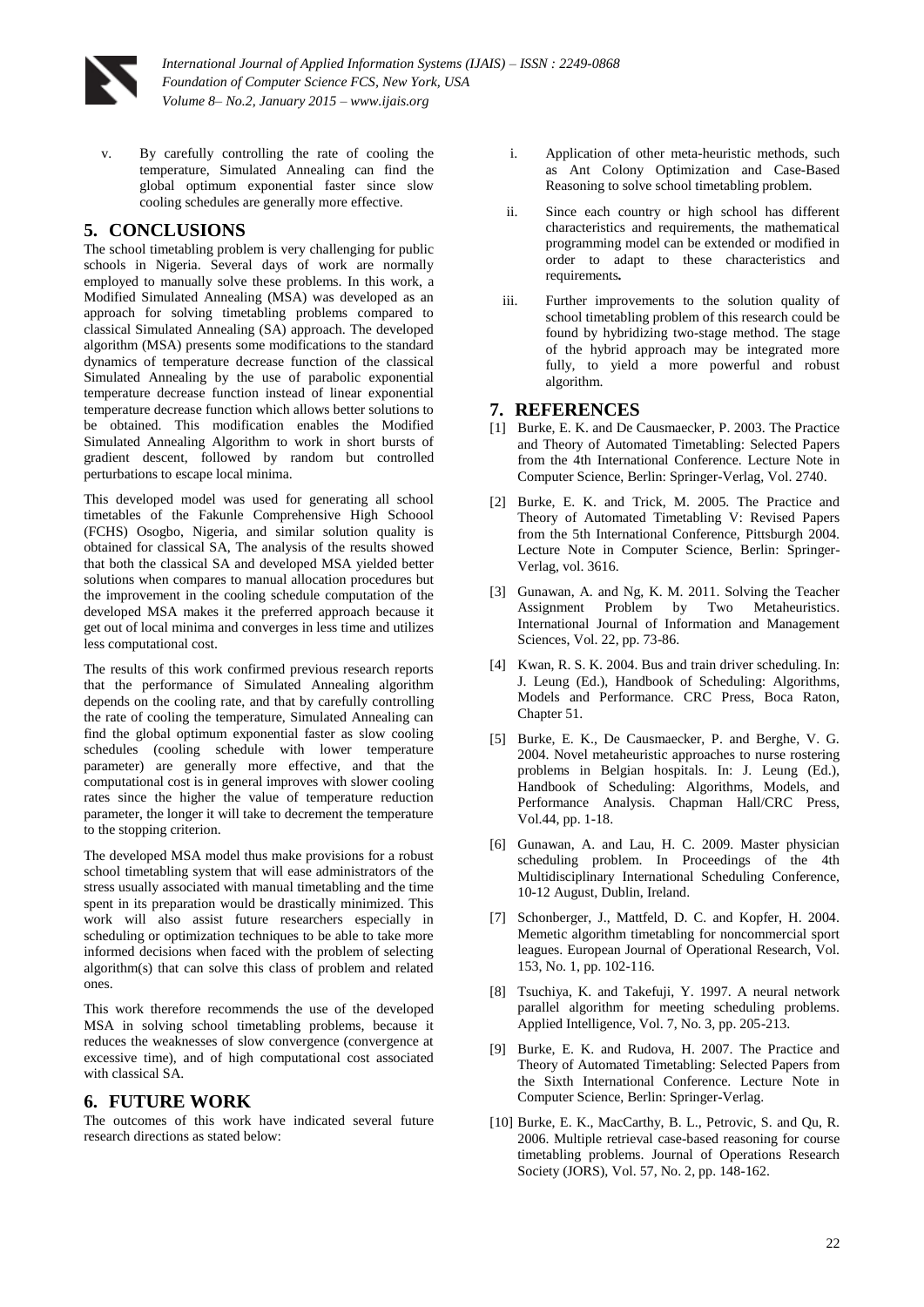

- [11] Mccollum, B. 2006. University timetabling: bridging the gap between research and practice. In: E. H. R. Burke (Ed.), Proceedings of the 6th International Conference on Practice and Theory of Automated Timetabling, pp. 15- 35.
- [12] Nurmi, K. and Kyngas, J. 2007. A framework for school timetabling problem. In Proceedings of 3rd Multidisciplinary International Scheduling Conference: Theory and Applications, Paris, pp. 386-393.
- [13] Schaerf, A. 1995. A survey of automated timetabling, Technical Report CS-R9567. In Centrum Voor Wiskundeen Informatical Amsterdam, Netherlands, Vol. 115, pp. 33, ISSN: 0169-118X..
- [14] Post, G., Ahmadi, S., Daskalaki, S., Kingston, J. H., Kyngas, J., Nurmi, C., Ranson, D. and Ruizenaar, H. (2010). An XML format for benchmarks in high school timetabling. Retrieved from http://www.home.utwente.nl~postgf/BenchmarkSchoolTi metabling/..
- [15] De Werra, D. (1985). An introduction timetabling. European Journal of Operational Research, Vol. 19, No. 2, pp. 151-162.
- [16] Abdennadher, S. and Marte, M. 2000. University course timetabling using constraint handling rules. Journal of Applied Artificial Intelligence, Vol. 14, No. 4, pp. 311- 326.
- [17] Mahar, K. 2006. Automatic generation of University timetables: an evolutionary approach. IADIS, ISBN: 972-8924-09-7.
- [18] De Werra, D. 1996. Some combinatorial models for course scheduling. In: Lecture Note in Computer Science, Berlin: Springer-Verlag, Vol. 1153, pp. 296- 308.
- [19] Burke, E. and Carter, M. W. 1998. The Practice and Theory of Automated Timetabling: Selected Papers from the Second International Conference. Lecture Notes in Computer Science, Berlin: Springer-Verlag, Vol. 1408.
- [20] Schaerf, A. 1999. A survey of automated timetabling. Artificial Intelligence Review, Vol. 13, No. 2, pp. 87- 127.
- [21] Petrovic, S. and Burke, E. K. 2004. University timetabling. In: J. Leung (Ed.), Handbook of Scheduling: Algorithms, Models, and Performance Analysis. Chapter 45, Chapman Hall/CRC Press.
- [22] Ou, R., Burke, E. K., Mccollum B., Merlot, L.T.G. and Lee, S.Y. 2006. A Survey of search methodologies and automated approaches for examination timetabling, Technical Report NOTTCS-TR-2006-4, School of CSiT, University of Nottingham, UK.
- [23] Lewis, R. 2007. A survey of meta-heuristic based techniques for University timetabling problems. Operation Research (OR) Spectrum. Retrieved from http://www.w3schools.com/xml/ http://en.wikipeda.org/wiki/xml.
- [24] Wilke, P., Grobner, M. and Oster, N. 2002. A hybrid genetic algorithm for school timetabling. In: B. Mckay and J. Slaney (Eds.), Al2002: Advances in Artificial

Intelligence, 15th Australlian Joint Conference on Artificial Intelligence, Canberra, Australia. Lecture Notes in Computer Science, Berlin: Springer-Verlag, Vol. 2557, pp. 455-464.

- [25] Santos, H. G., Ochi, L. S. and Souza, M. J. F. 2004. A tabu search heuristic with efficient diversification strategies for the class/teacher timetabling problem. In: Proceedings of the 5th International Conference on Practice and Theory of Automated Timetabling, Brazil, pp. 343-358
- [26] Valouxis, C. and Housos, E. 2003. Constraint programming approach for school timetabling. Computers and Operations Research, Vol. 30, pp. 1555- 1572.
- [27] Abramson, D., Krishnamoorthy, M. and Dang, M. H. 1996. Simulated annealing cooling schedules for the school timetabling problem. Asia-Pacific Journal of Operational Research, Vol. 16, pp. 1-22.
- [28] Gunawan, A. and Ng, K. M. 2011. Solving the teacher assignment problem by two metaheuristics. International Journal of Information and Management Sciences, Vol. 22, pp. 73-86.
- [29] Willemen, R. J. 2002. School timetable construction: Algorithm and complexity, Doctoral Thesis, Technical University Eindhoven, Netherlands.
- [30] Burke, E. K., MacCarthy, B. L., Petrovic, S. and Qu, R. 2006. Multiple retrieval case-based reasoning for course timetabling problems. Journal of Operations Research Society (JORS), Vol. 57, No. 2, pp. 148-162.
- [31] Myszkowski, P. and Norberciak, M. 2003. Evolutionary algorithms for timetable problems, Annales UMCS, Sectio Informatica, Lublin,Vol. I.
- [32] Zahra, N. A. 2005. Hybrid heuristics for examination timetabling problem. Applied Mathematics and Computation, Vol. 163, No. 2, pp. 705-733.
- [33] Kirkpatrick, S., Gellatt, C. D. and Vecchi, M. P. 1983. Optimization by Simulated Annealing. Science, Vol. 220, No. 5, pp. 671-680.
- [34] Cerny, V. 1985. A thermodynamic approach to the travelling salesman problem: An efficient simulation algorithm. Journal of Optimization Theory and Application, Vol. 45, pp. 41-55.
- [35] Eglese, R.W. 1990. Simulated annealing: A tool for operation research. European Journal of Operations Research, Vol. 46, pp. 271-281.
- [36] Johnson, D. and C., Mcgeoch, L. 1992. The travelling salesman problem: a case study in local optimization. In: E. H. Aarts and J. K. Lenstra (Eds.), Local Search in Combinatorial Optimization. John Wiley and Sons, Chichester, England.
- [37] Olabisiyi, S. O., Omidiora, E. O. and Oyeleye, C. A. 2005. Asymptotic time complexity analysis for two dimensional object inspection using string matching. Science Focus, Nigeria, Vol. 10, No. 3, pp. 83-89.
- [38] Olabiyisi, S. O., Akanmu T. A., Oyeleye, C. A., Sabayo, O. D. and Adelana, J. B. 2007. Complexity analysis of a